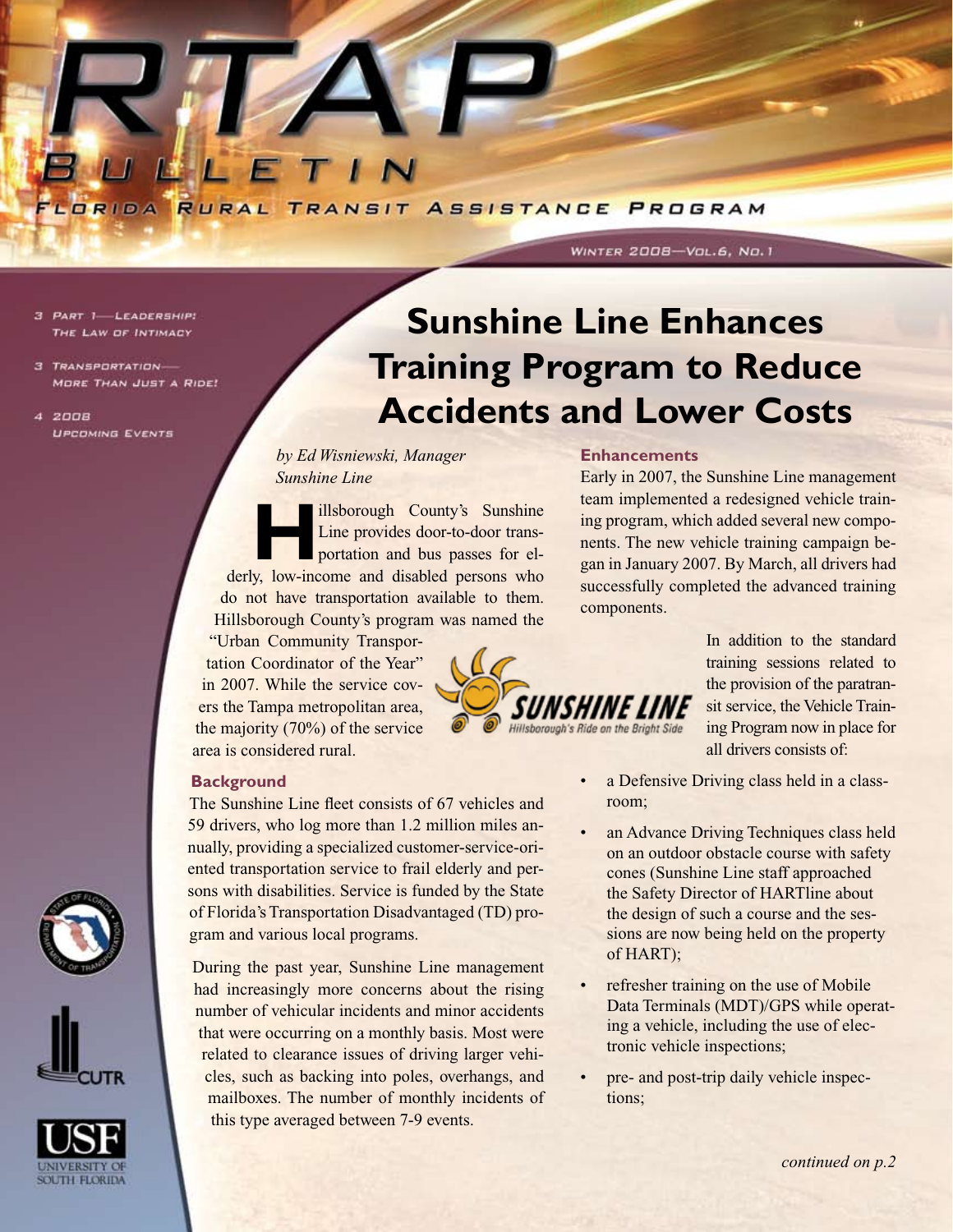#### **Sunshine Line—Cont'd from cover**

- safety maneuvers and emergency/evacuation techniques;
- "practice trips" using a controlled schedule with hands-on monitoring by the Safety Officer;
- physical familiarization of common facilities, sites, and fuel locations; and
- a complete and expanded driver training program consisting of "pre-service," "in-service," and "remedial" training components.

Driver teams hold monthly training sessions and updates. Quarterly meetings are held for all employees.

Currently, two Sunshine Line supervisors have completed national certification under the newly-implemented U.S. Department of Transportation's Instructor's Course for Paratransit Operations.

#### **Results**

The number of accidents has been significantly reduced as a direct result of the enhanced training

program. For the seven-month period prior to the training campaign, the number of total accidents was 37. During the seven-month period following all training, the total number was 12. This indicates approximately a 66% decrease in the number of total accidents.

Additionally, the MPO/Local Coordinating Board has established an annual standard for vehicle accidents of 1.2 for every 100,000 miles traveled. During the past four months, the Sunshine Line has maintained a 0.8 record, exceeding the standard for the first time in many years.

The lower number vehicle accident repairs do not represent the only savings resulting from the improved program.



Vol. 6, No. 1, Winter 2008

The *RTAP BULLETIN* is produced by the USF Center for Urban Transportation Research.

Other related areas with undetermined amounts of significant savings include:

- fewer Workers Compensation claims, down from 7 in 2006 to 1 in 2007;
- less vehicle down-time;
- fewer staff hours utilized for shuttling vehicles to and from repair facilities;
- fewer staff hours utilized for accident investigations, passenger coverage, filing reports, and follow-up;
- fewer non-productive drivers in light-duty situations; and
- lessened liability exposure connected with damages to non-county vehicles.

For more information, contact Scott Clark, Sunshine Line Operations Manager, (813) 276-8140, or Arthur Jacobs, Sunshine Line Safety & Training Supervisor, (813) 276- 8122.



*Vehicle Control Driving Course*

Please direct all questions or comments to:

## *RTAP BULLETIN*

Center for Urban Transportation Research University of South Florida 4202 East Fowler Avenue, CUT100 Tampa, FL 33620-5375 (813) 974-3120, fax (813) 974-5168 email: *moorey@cutr.usf.edu* website: *http://www.floridartap.org*

## *OUR MISSION*

The Florida RTAP provides training, continuing education, and technical assistance to those who provide or assist in the provision of public transportation services in rural and small urban communities in order to promote the coordinated delivery of safe, efficient, and effective transit services.

*Editor: Yolanda Moore Designer: Wendy Teague*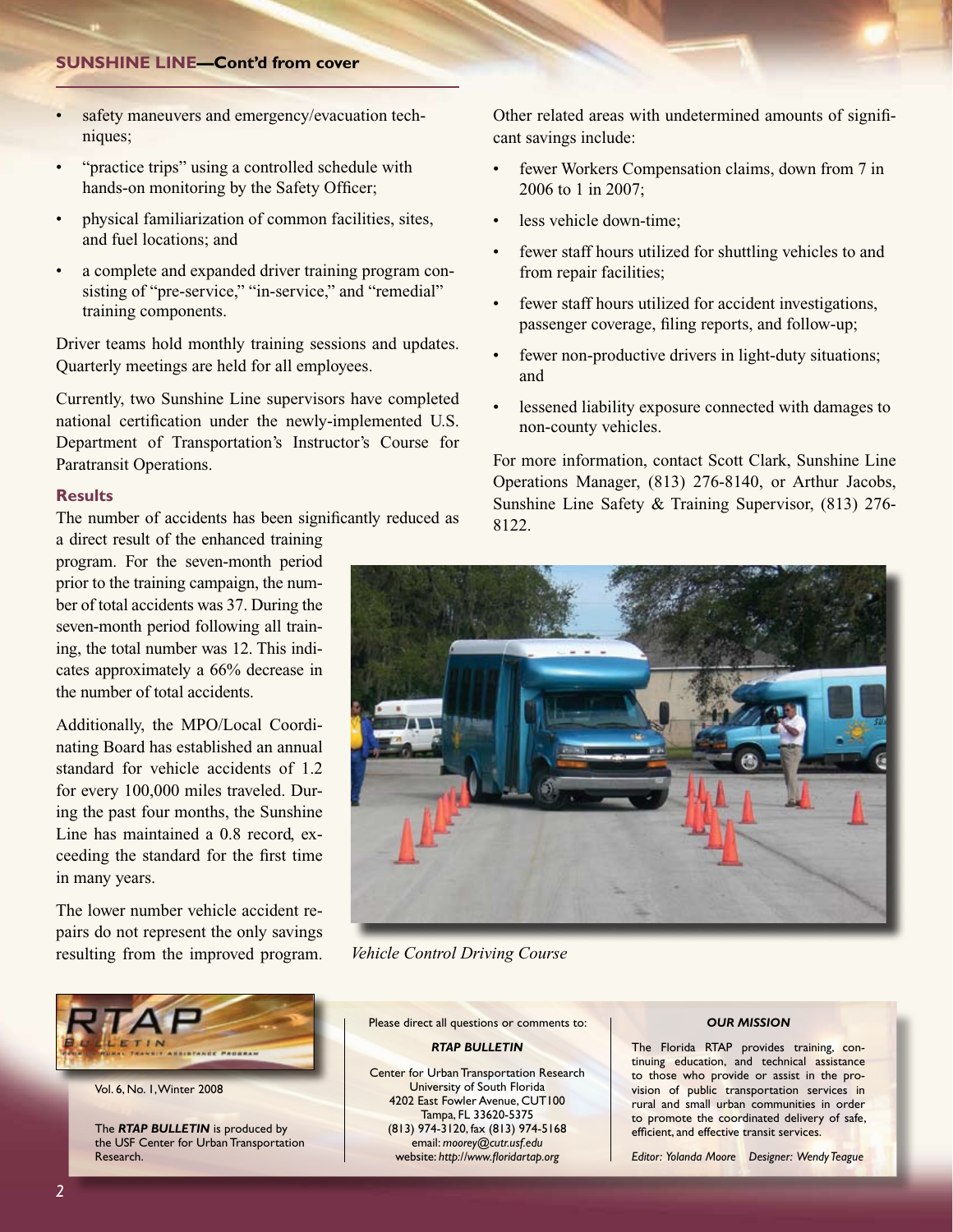## **Part I—Leadership: The Law of Intimacy**

## **by Sandy Hill, FDOT District 5-Public Transportation**

**I** thought I knew a few things about leadership from what I had learned at the University of Central Florida, at least in theory. But, in all practicality, I had it all wrong.

Intuitively, I thought that being a good leader meant treating everyone the same—avoiding playing favorites and creating a level playing field. However, I learned that there is a difference between the equitable treatment of people and treating people the same. Treating your staff equitably doesn't mean treating them the same. It means giving your people what they need to perform, even though those needs may differ. For example, some need structure while others need lots of freedom to perform. Some need more instruction and direction. This requires a leader to really know what makes their staff tick, learning as much as possible about each person to bring out the best.

In my previous role as a realtor, I learned early that, if I took a genuine interest in my clients, they would open up to me—not necessarily becoming friends with them or socializing with them outside of work, but getting to know them as a team member. Many managers know only the specifics about their staffs' performance on the job. The best way to really know them is to watch, listen, and, most importantly, try different ways and approaches to leading them. Remember, every team member is different and should be treated accordingly. The key as a leader is to find out what it takes to inspire people. Being a good leader is not about fancy oratory, heroism, or strategic vision—it's about teaching, coaching and helping staff excel at their tasks.

Source: *Points of Leadership* by Michael Feiner

## **Transportation—More Than Just a Ride!**

**There is never an age when mobility is not an issue** or independence a goal. From the day we take our first steps, we are conditioned to utilize whatever mode of transportation is fastest, easiest and most economical. Our first steps, our first skateboard or bike, our first car--each is a stepping stone on the road toward autonomy, control and freedom. And just how difficult would it be to give up our independence, to relinquish our control over where we go, when we go there and how we'll get to where we're going? How easy is it to put our own freedom in the hands of others?

Transportation options decrease the feeling of being dependent and allow all of us—especially the elder community to retain some measure of control over the ability to make individual decisions regarding daily activities. Even seemingly inconsequential choices, such as where to shop for groceries or where to get a haircut, can have a tremendous impact on a person's sense of well being and their perceived ability to handle life's every day challenges.

The St. Johns County Council on Aging (SJCCOA) offers a variety of mobility options to all community residents, with particular consideration given to the county's elder population who comprise 21% of the population total. The Council on Aging's paratransit services provide door-to-door pick-up and drop-off from home to doctor's office, pharmacy, shopping and recreation, making more than 600 trips each day. It is available to the over-60 community, those with special needs of any age, and those who are eligible for transportation disadvantaged services through Florida's Transportation Disadvantaged program. Having access to convenient, safe and reliable transportation for individuals and their loved ones extends the benefits of this service to include not only the riders but their families as well.

The Sunshine Bus Company is another way community transportation is offered by the SJCCOA. The Sunshine Bus Company provides public transit through fixed route schedules with deviation options in the greater St. Augustine area. Additionally, through a partnership with the Jacksonville Transit Authority, service is available four times each day to the urban center in Jacksonville. One-day and monthly passes are available at reduced rates for the more frequent rider, and discount passes are available for seniors, students and the disabled. The Sunshine Bus Company retains that hometown feel in an ever-expanding market by allowing "call-ahead" stops for those who find the fixed stops inconvenient.

*continued on p.4*